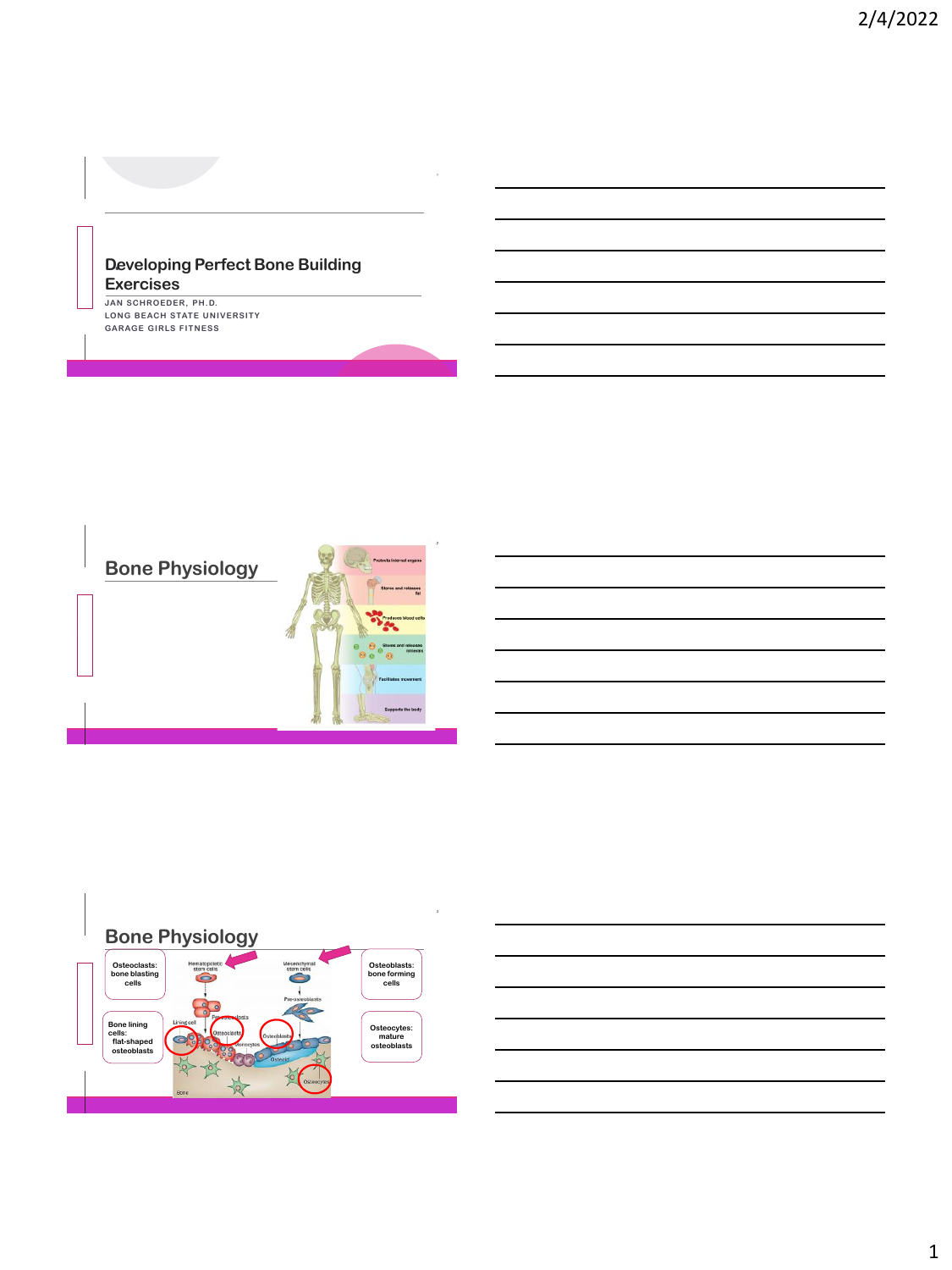## **Bone Remodeling Process**



# **Optimal Bone Environment**

**Nutrition Hormonal Environment Exercise**

#### **Wolff's Law**

**T H C O F F E E**

**T H C O F F E E**

**Bones will adapt based on the stress or demands placed on them**

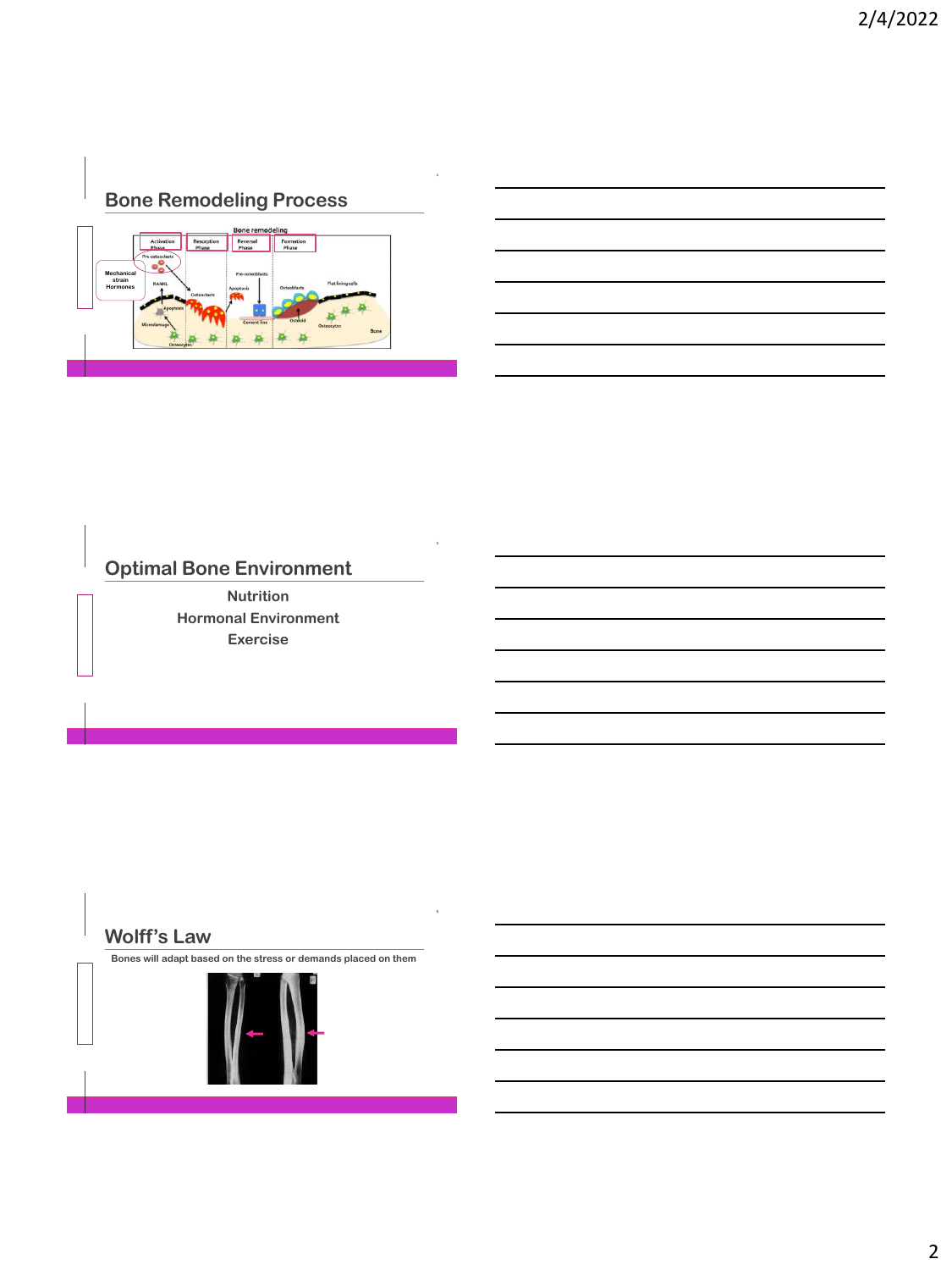



## **Components of Bone Building Exercises**



### **Strain Magnitude**

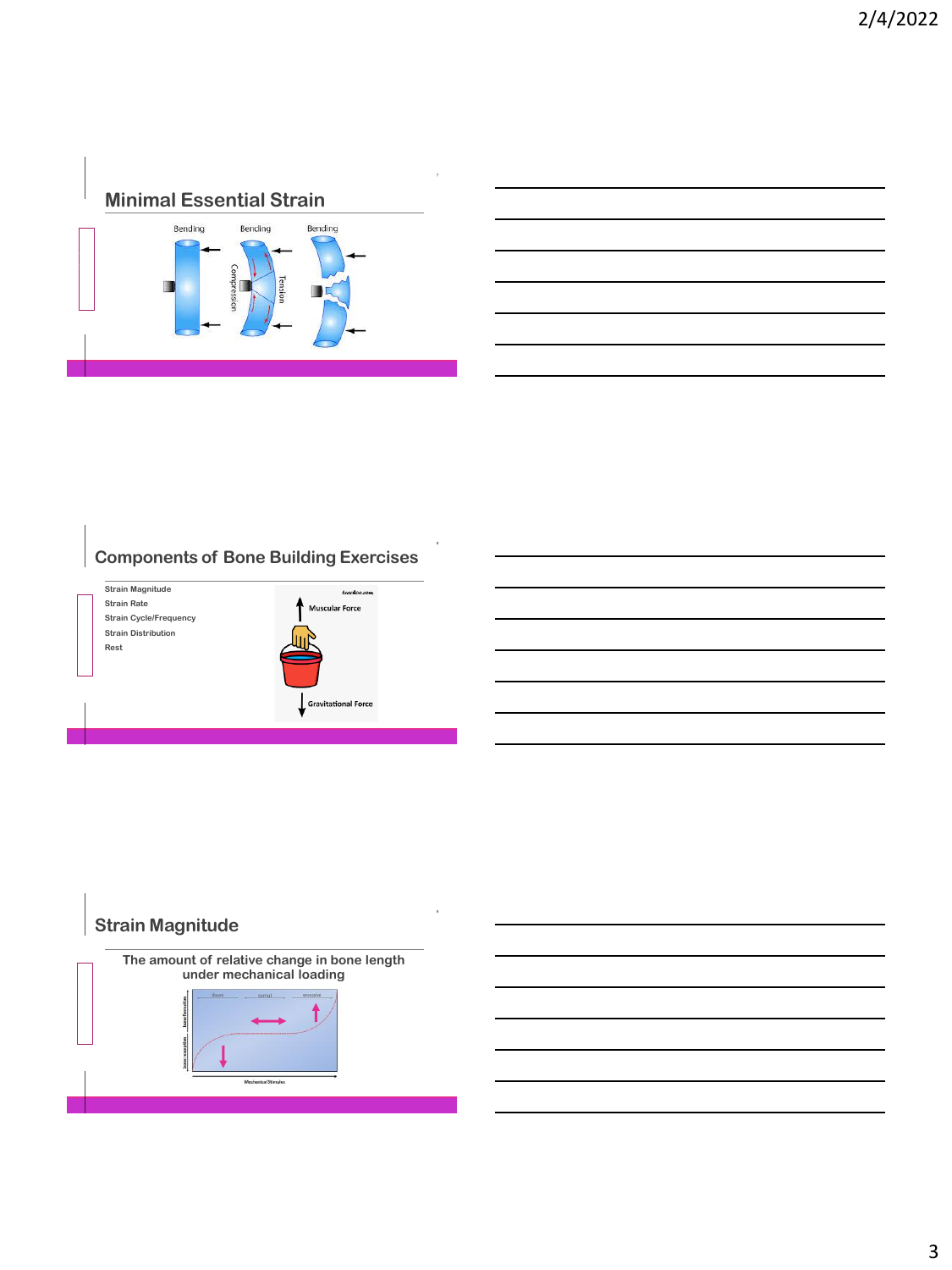## **Strain Rate**



## **Strain Cycle/Frequency**



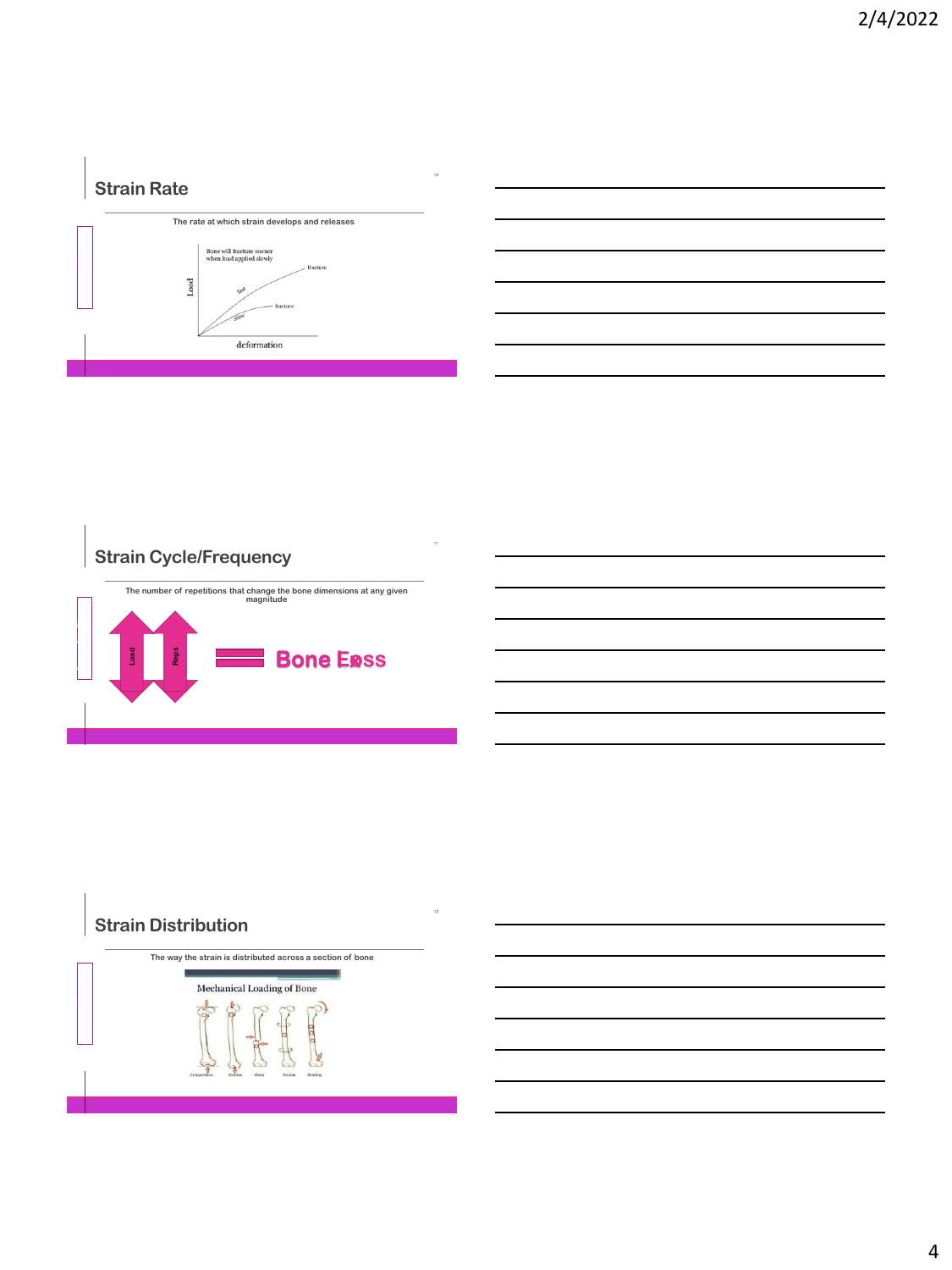

# **Putting It All Together**

**T H C O F F E E**

**T H C O F F E E**

**The most osteogenic exercise activities appear to be those that have high-strain magnitudes and/or high-strain rates**

**Short bouts of activity interspersed with recovery are preferable to long duration loading** 

#### **Aerobic Training**

**Weight bearing aerobic training activities - with high intensity and speed- are able to help maintain and improve bone mineral density.**



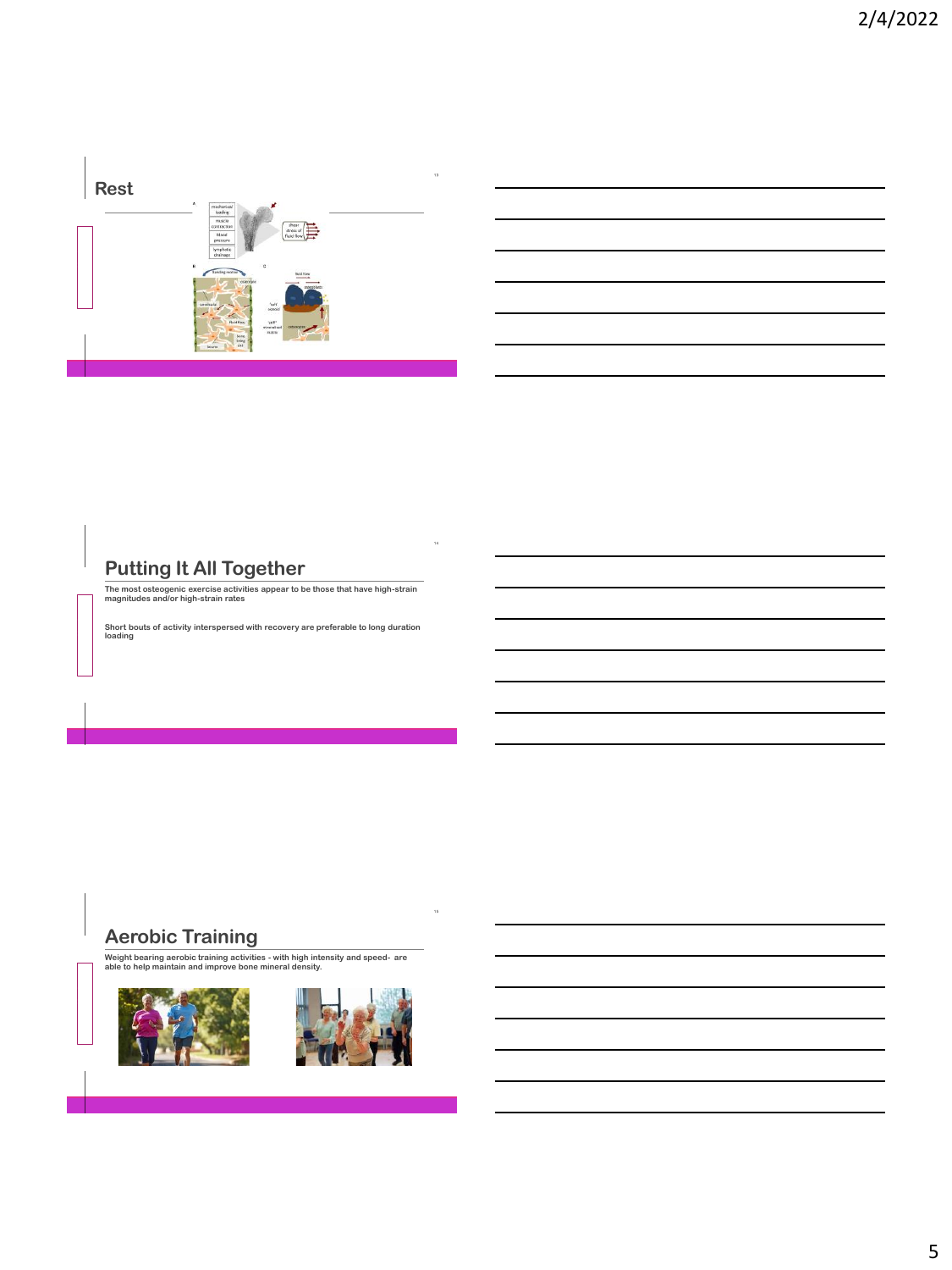## **Non-Weight Bearing Aerobic Training**

**Strain Magnitude: Minimal Strain Rate: Minimal Strain Cycle/Frequency: Continuous or interval Strain Distribution: Cycling, elliptical one plane**









#### **Walking**

**T H C O F F E E**

**Walking has been found to be ineffective for enhancing BMD in non sedentary post menopausal women**

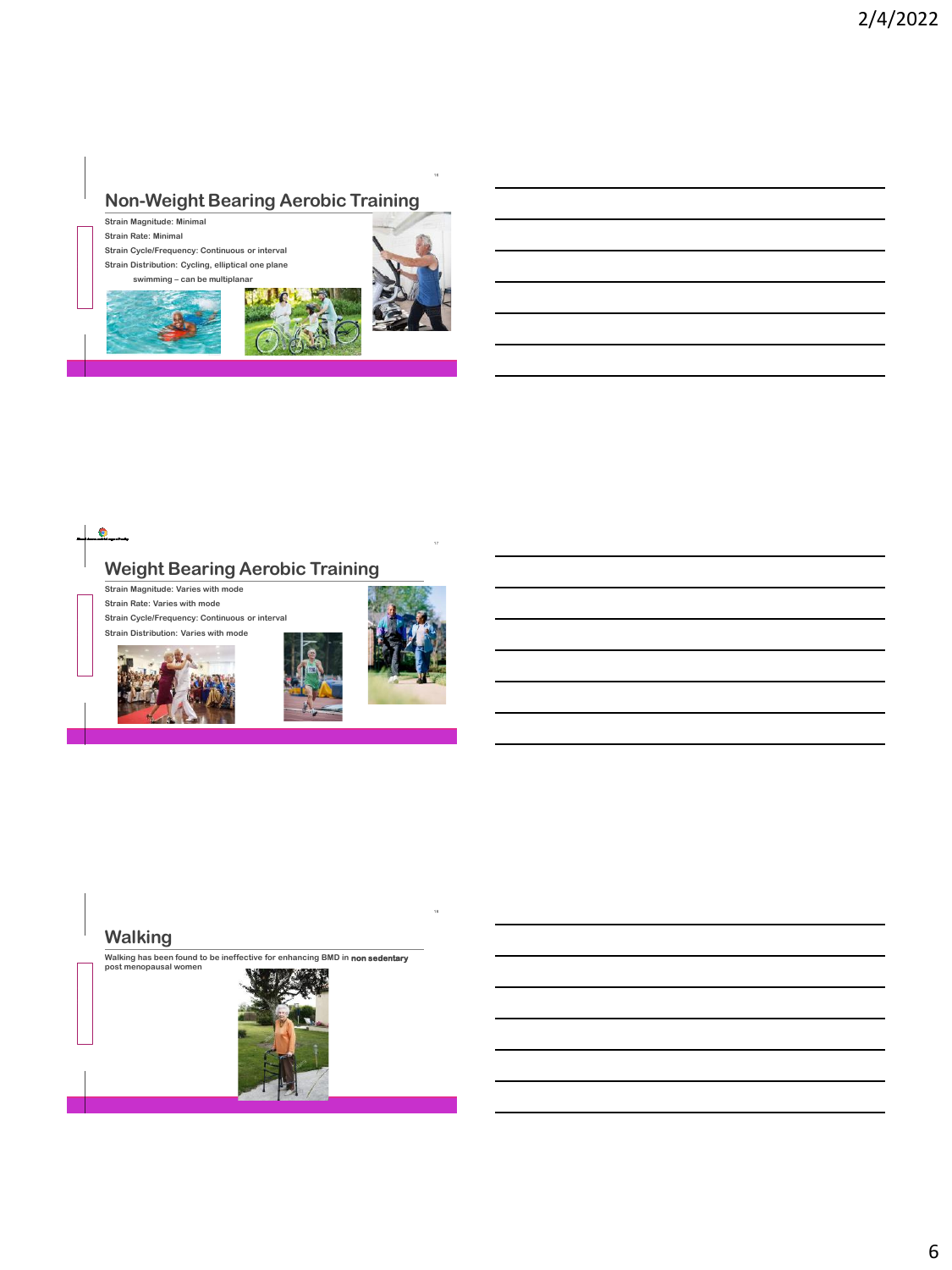#### **Impact Exercises**

**Hip Hop study: 50 daily multi directional hops = bone density** 

**Strain Magnitude: BW + Strain Rate: Quick! Strain Cycle/Frequency: Strain Distribution: Multi directional**

**T H C O F F E E**

**T H C O F F E E**

**T H C O F F E E**

### **Drop Step Exercise**

**Strain Magnitude: Body weight** ◦ **Step height** ◦ **Weighted vest Strain Rate: Quick drop Strain Frequency: no more than 40!** ◦ **Load increase, reps decrease** ◦ **Break up into sets**

**Strain Distribution: Foot placement**

### **Push Ups / Fall Downs**

**Strain Magnitude: Body weight** ◦ **Wall, floor** ◦ **Double, single arm** ◦ **Weighted vest**

**Strain Rate: Quick drop**

**Strain Frequency: no more than 40!** ◦ **Load increase, reps decrease** ◦ **Break up into sets with rest Strain Distribution: Hand placement**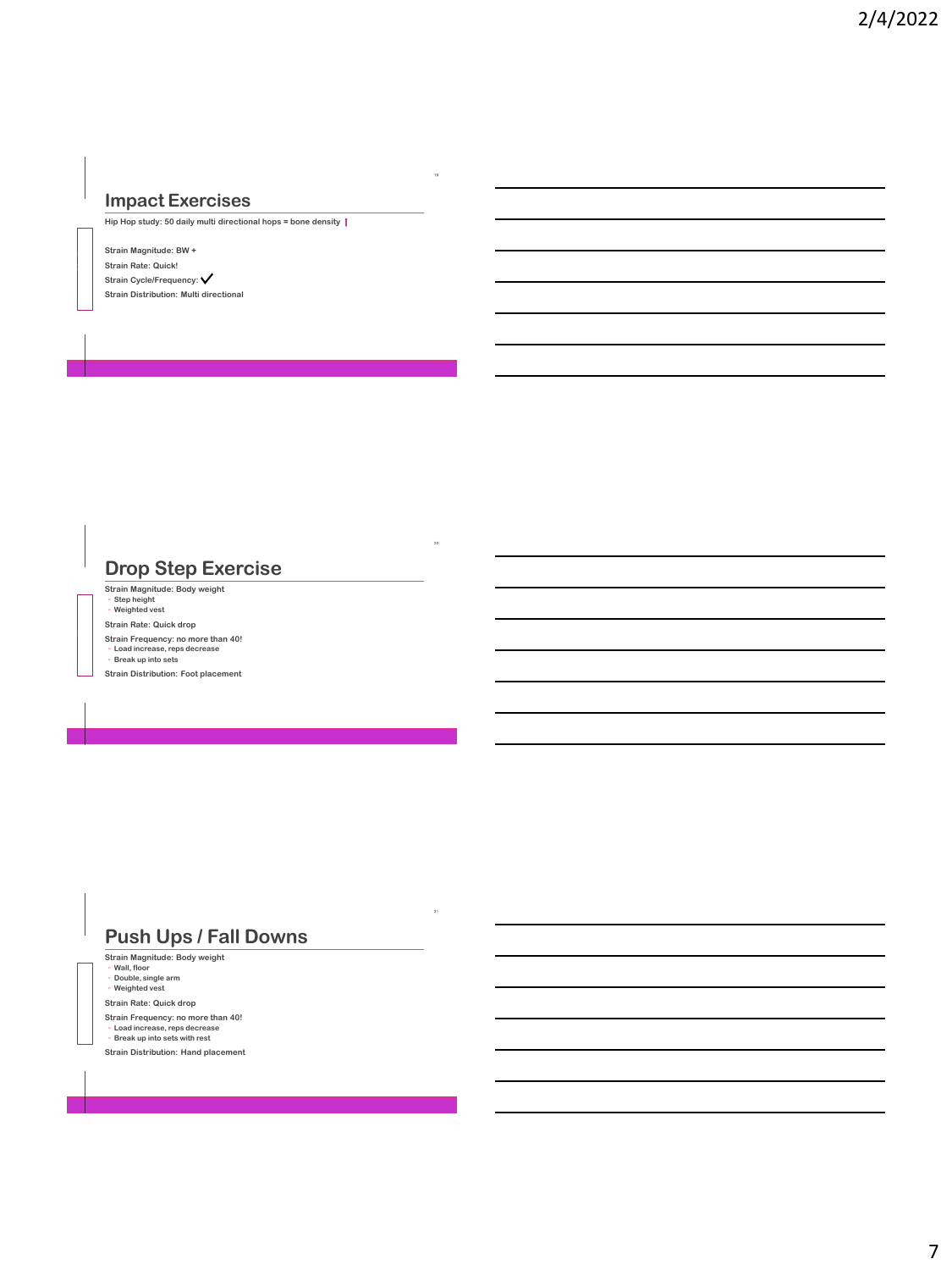# **Resistance Training**

**Strain Magnitude: YES!!!!! Strain Rate: YES!!!!! Strain Frequency: YES!!!!! Strain Distribution: YES!!!!!**

**T H C O F F E E**

**T H C O F F E E**



### **Vibration Training**

**Strain Magnitude: Low Strain Rate: Quick! Strain Cycle/Frequency: High Strain Distribution: Multi directional**



## **Contraindications**



**T H C O F F E E**